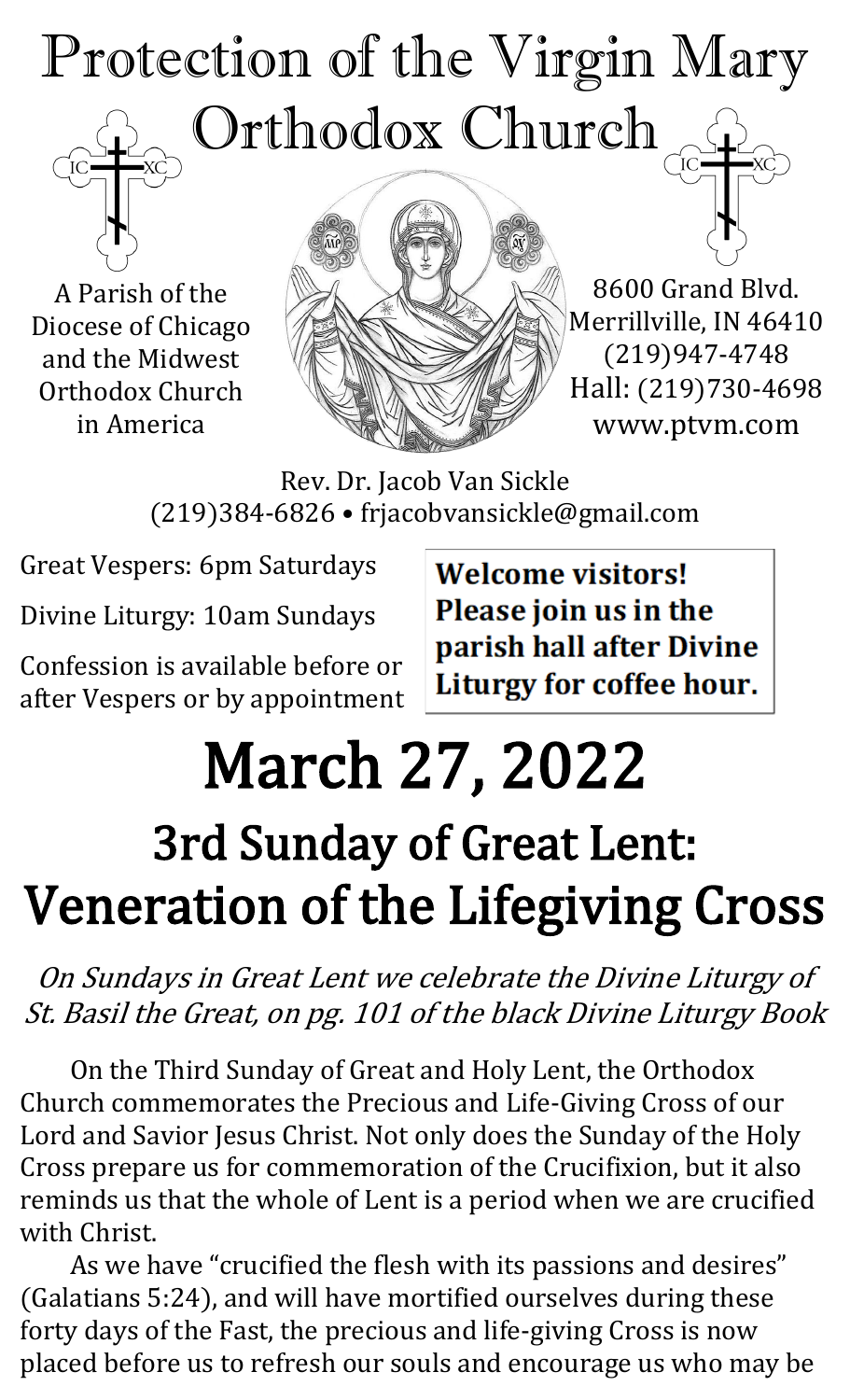filled with a sense of bitterness, resentment, and depression. The Cross reminds us of the Passion of our Lord, and by presenting to us His example, it encourages us to follow Him in struggle and sacrifice, being refreshed, assured, and comforted. In other words, we must experience what the Lord experienced during His Passion - being humiliated in a shameful manner. The Cross teaches us that through pain and suffering we shall see the fulfillment of our hopes: the heavenly inheritance and eternal glory.

As they who walk on a long and hard way and are bowed down by fatigue find great relief and strengthening under the cool shade of a leafy tree, so do we find comfort, refreshment, and rejuvenation under the Life-giving Cross, which our Fathers "planted" on this Sunday. Thus, we are fortified and enabled to continue our Lenten journey with a light step, rested and encouraged.

Or, as before the arrival of the king, his royal standards, trophies, and emblems of victory come in procession and then the king himself appears in a triumphant parade, jubilant and rejoicing in his victory and filling those under him with joy, so does the Feast of the Cross precede the coming of our King, Jesus Christ. It warns us that He is about to proclaim His victory over death and appear to us in the glory of the Resurrection. His Life-Giving Cross is His royal scepter, and by venerating it we are filled with joy, rendering Him glory. Therefore, we become ready to welcome our King, who shall manifestly triumph over the powers of darkness.

This feast has been placed in the middle of Great Lent for another reason. The Fast can be likened to the spring of Marah whose waters the children of Israel encountered in the wilderness. This water was undrinkable due to its bitterness but became sweet when the Holy Prophet Moses dipped the wood into its depth. Likewise, the wood of the Cross sweetens the days of the Fast, which are bitter and often grievous because of our tears. Yet Christ comforts us during our course through the desert of the Fast, guiding and leading us by His hand to the spiritual Jerusalem on high by the power of His Resurrection.

Moreover, as the Holy Cross is called the Tree of Life, it is placed in the middle of the Fast, as the ancient tree of life was placed in the middle of the garden of Eden. By this, our Holy Fathers wished to remind us of Adam's gluttony as well as the fact that through this Tree has condemnation been abolished. Therefore, if we bind ourselves to the Holy Cross, we shall never encounter death but shall inherit life eternal.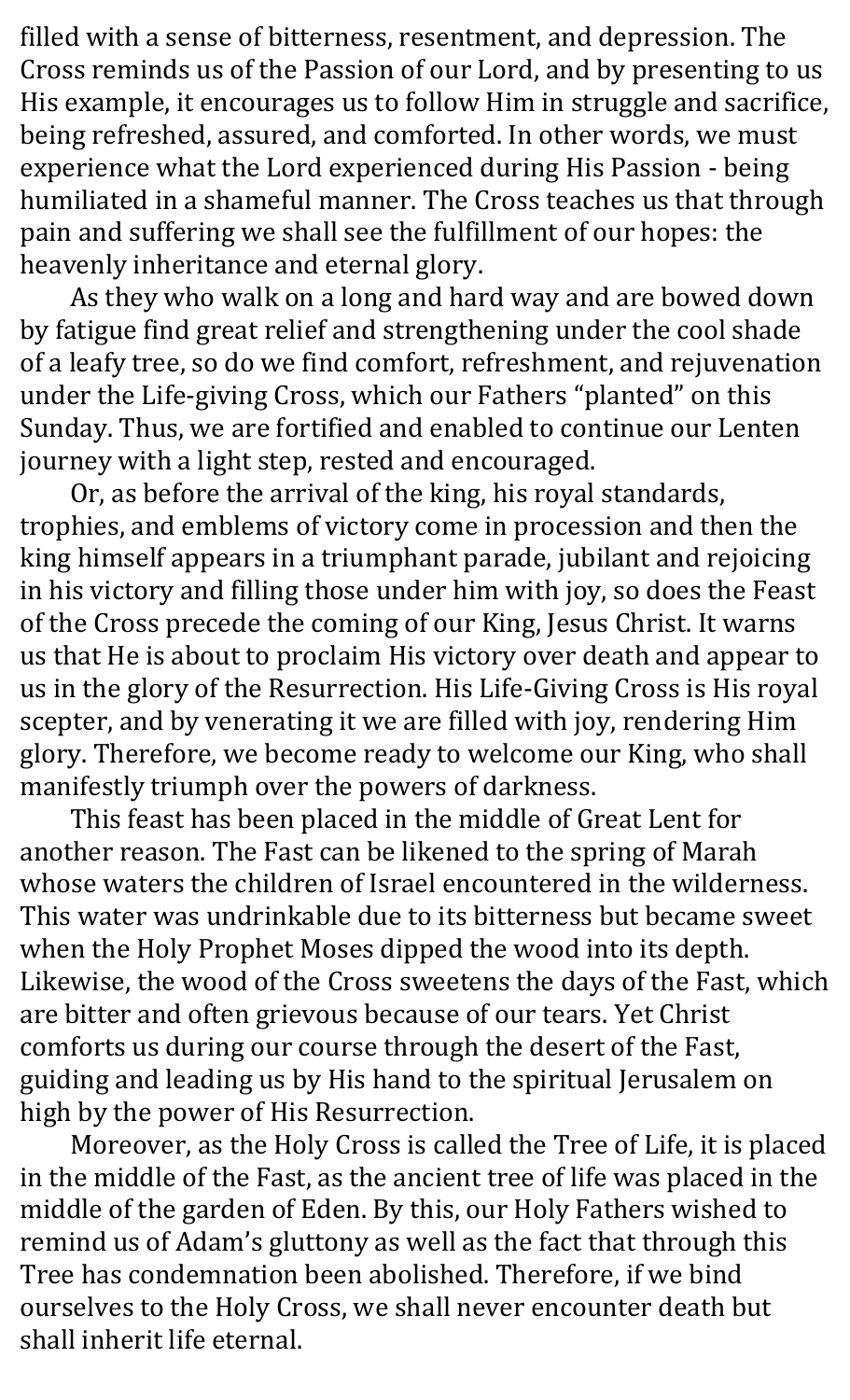## HYMNS OF THE DAY

#### Tone 7 – Resurrectional Troparion

By Your Cross You destroyed death. To the thief You opened Paradise. For the Myrrhbearers You changed weeping into joy. And You commanded Your disciples, O Christ God, to proclaim that You are risen,// granting the world great mercy.

#### Tone 1 – Troparion of the Cross

O Lord, save Your people, and bless Your inheritance! Grant victories to the Orthodox Christians over their adversaries; and by virtue of Your Cross,// preserve Your habitation!

#### Tone 7 – Kontakion of the Cross

Now the flaming sword no longer guards the gates of Eden; it has been mysteriously quenched by the wood of the Cross. The sting of death and the victory of hell have been vanquished; for You, O my Savior, have come and cried to those in hell:// "Enter again into Paradise!"

## Instead of the Trisagion:

Before Your Cross, we bow down in worship, O Master, and Your holy Resurrection we glorify! (3x with prostrations)

Glory… Now and ever… And Your holy Resurrection we glorify!

Before Your Cross, we bow down in worship, O Master, and Your holy Resurrection we glorify! *(prostration)* 

## SCRIPTURE READINGS

## Tone 6 – Prokeimenon of the Cross (Psalm 27)

O Lord, save Your people, / and bless Your inheritance!

#### Epistle: Hebrews 4.14 – 5.6

Brethren: Seeing then that we have a great High Priest who has passed through the heavens, Jesus the Son of God, let us hold fast our confession. For we do not have a High Priest who cannot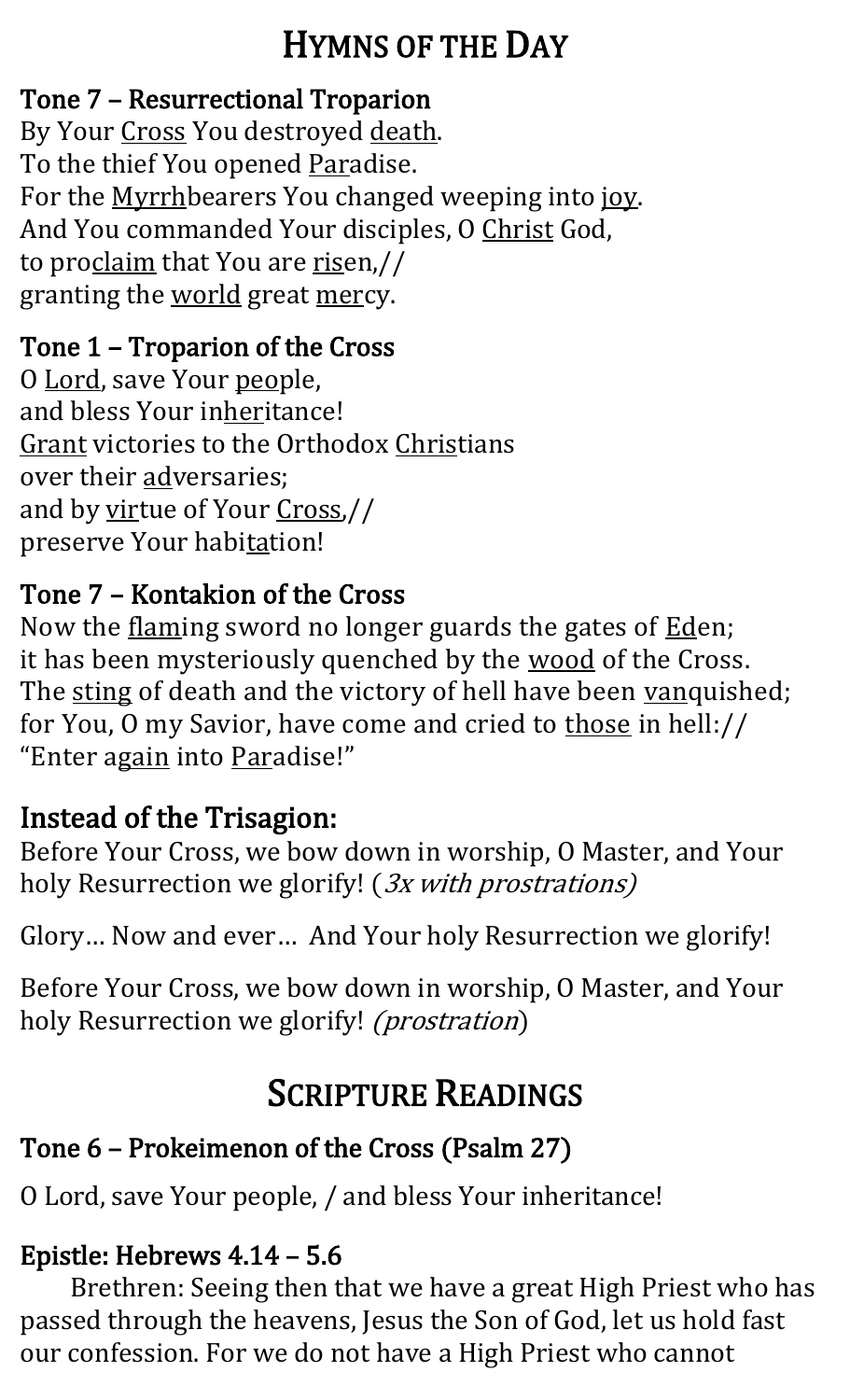sympathize with our weaknesses; He was in all points tempted as we are, yet without sin.

Let us therefore come boldly to the throne of grace, that we may obtain mercy and find grace to help in time of need. For every high priest taken from among men is appointed for men in things pertaining to God, that he may offer both gifts and sacrifices for sins. He can have compassion on those who are ignorant and going astray, since he himself is also subject to weakness. Because of this he is required as for the people, so also for himself, to offer sacrifices for sins. And no man takes this honor to himself, but he who is called by God, just as Aaron was. So also, Christ did not glorify Himself to become High Priest, but it was He who said to Him: "You are My Son, today I have begotten You."

As He also says in another place: "You are a priest forever according to the order of Melchizedek."

#### Gospel: Mark 8.34 – 9.1

When Jesus had called the people to Himself, with His disciples also, He said to them, "Whoever desires to come after Me, let him deny himself, and take up his cross, and follow Me. For whoever desires to save his life will lose it, but whoever loses his life for My sake and the gospel's will save it. For what will it profit a man if he gains the whole world and loses his own soul? Or what will a man give in exchange for his soul? For whoever is ashamed of Me and My words in this adulterous and sinful generation, of him the Son of Man also will be ashamed when He comes in the glory of His Father with the holy angels."

And He said to them, "Assuredly, I say to you that there are some standing here who will not taste death till they see the kingdom of God present with power."

## WE REMEMBER IN PRAYER

New Dep. Jove Avramoski William Koveck Helen Homyk Milica Djankovich

Ev.Mem. Evtin Ilkov ('38) Fred Cook ('79) Delos Swallow (2000) Nicholas Vasil (2001)

#### Health & Salv. Archpr. Peter Mat. Anne Pr. Christopher

Mat. Jennifer Andrew Gideon Kevin

Jon Tanya Jovan Tom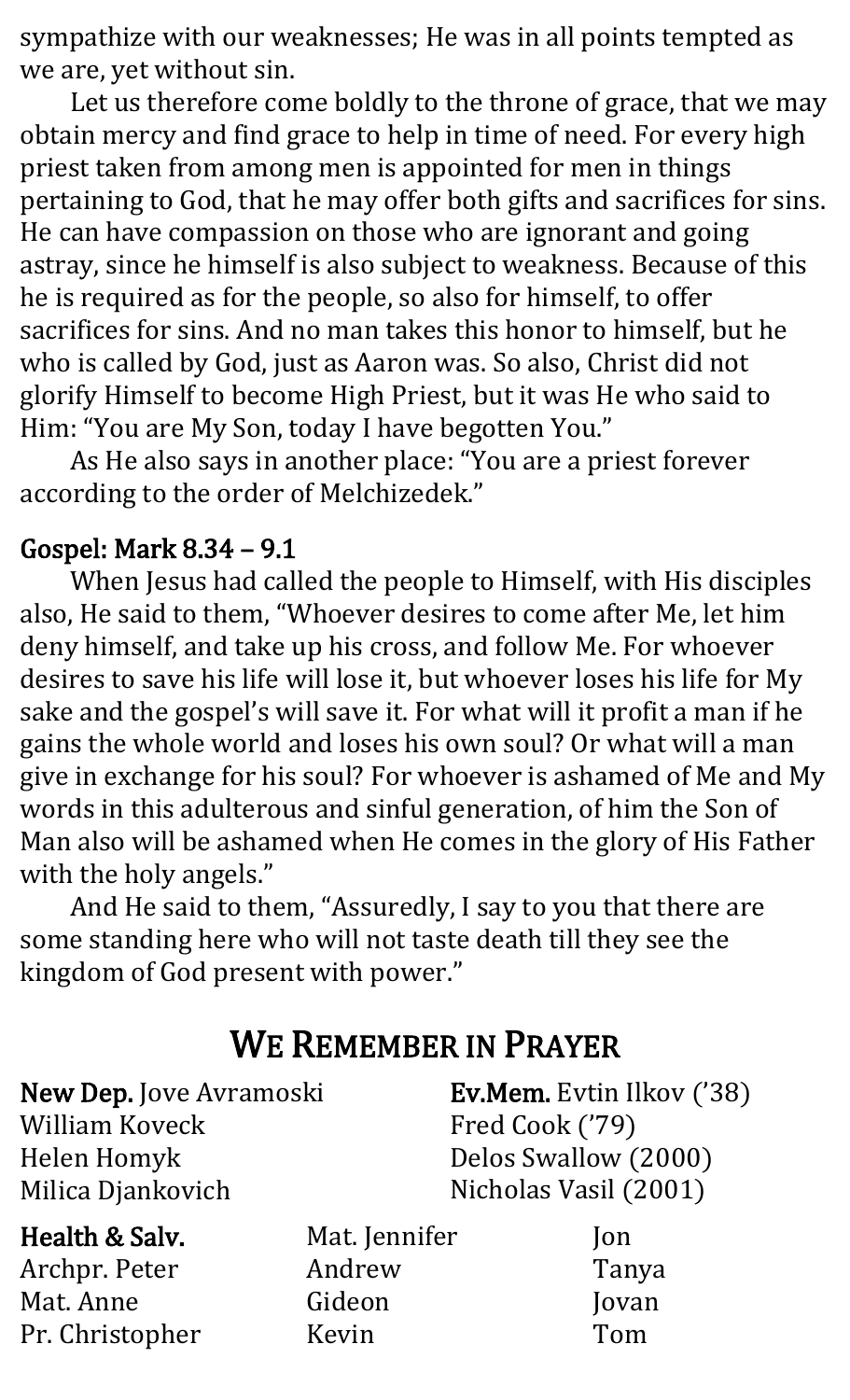| Jennifer     | Ted        | Michelle       |
|--------------|------------|----------------|
| Larry        | James      | Erika          |
| Rollie       | Pamela     | Luke           |
| Joseph       | Alexander  | $\overline{)$  |
| <b>Nadia</b> | Ronald     | Stephanie      |
| Mark         | Ken        | Mary Ann       |
| Jerry        | William    | Robb           |
| Joseph       | Wanda      | <b>Desiree</b> |
| Linda        | Ivanka     | Hanna          |
| Claudia      | Aaron      | Jaroslava      |
| Ryan         | Karen      | Andrew         |
| Nathan       | Sandra     | Andrew         |
| Kara         | Linda      | Vadim          |
| Dominic      | <i>lim</i> | Hanna          |
| Declan       | John       | Helen Maria    |
| Hudson       | Martha     | Alex           |
| Ayden        | Mark       | Carl           |
| Hyland       | Michelle   | Laura          |
| Jason        | Irene      | Chrisan        |

\* If a name was removed from the prayer list prematurely, or you know someone who needs prayer, please give their name to Fr Jacob

## Special Petitions at the Augmented Litany:

We pray, O Lord our God, for all those who suffer from acts of war, especially for the victims in Ukraine. We pray for Your peace and Your mercy in the midst of the great suffering of Your people. Vouchsafe to accept the prayers of the Church, so that by Your goodness, peace may return to all peoples; O Lord, hear us and have mercy.

We also pray You, O Lord our God, to remember and have mercy on our Orthodox brothers and sisters in Russia and Ukraine, who are involved in violent conflict. Remove from their midst all hostility, confusion and hatred. Lead everyone along the path of reconciliation and peace, we pray You, hear us and have mercy.

## Communion Hymn for the Cross (Psalm 4)

The light of Your countenance has shone on us, O Lord! Alleluia, Alleluia, Alleluia!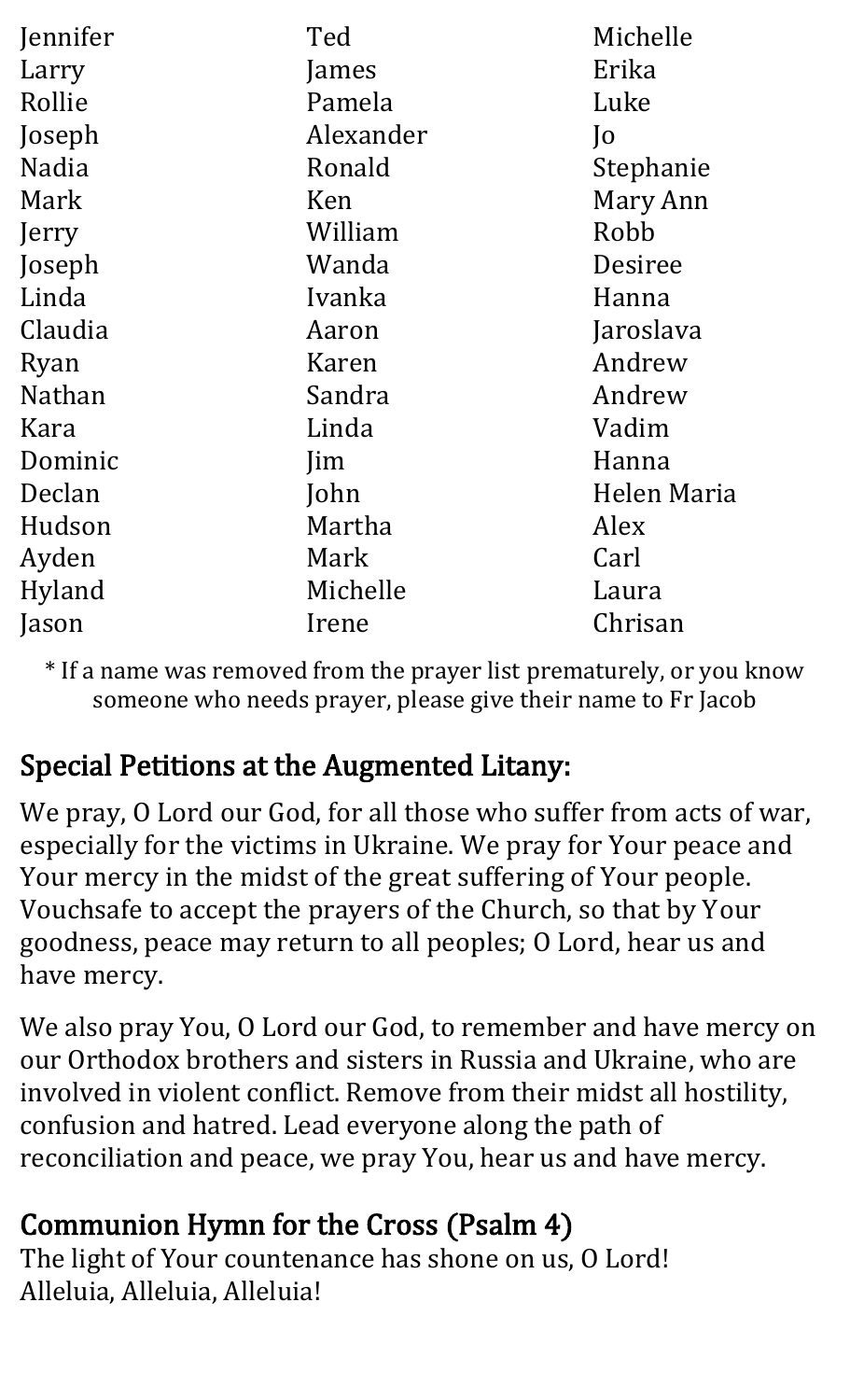## ANNOUNCEMENTS

His Eminence Archbishop Paul was diagnosed with Multiforme Glioblastoma, an aggressive, incurable brain cancer. The clergy and faithful of the diocese are asked to increase their prayers for His Eminence during this trying time.

Deanery Lenten Vespers this evening is at Holy Resurrection Orthodox Church in Palatine, IL at 6pm. Our parish will host the deanery for Vespers on Sunday, April 3 and serve a dinner following. Please have a look at the sign-up sheet in the Narthex with needed supplies, and see if you can help that evening.

Thanks to the generosity of many of you, all of the items have now been donated for the Easter Dinner baskets, which the Church School will assemble and deliver to Merrillville Food Panty in time for Western Easter. Thank you!

The movie Man of God, based on the life of St. Nectarios of Aegina, is showing tomorrow evening, March 28 at Cinemark in Valparaiso.

Order forms for the Pascha Bake Sale are available in the Narthex. Orders are due Tuesday, April 5. Pick up will be Sunday, April 10.

On Monday, April 11 we will hold another prosphora baking tutorial for anyone interested in learning how to make the communion bread. Baking starts at 10am, followed by lunch for all present. Please let Fr Jacob know if you plan to be there, so we can make sure to have enough supplies. Everything will be provided.

During Great Lent, Orthodox Christians make more time for prayer, deny themselves rich and satisfying foods (meat, dairy, fish), and find opportunities to help those in need (almsgiving). They also examine their consciences and repent of their sins before the Lord in the Sacrament of Confession. Confession is always available before or after evening services. You can also make an appointment with Fr Jacob, including before Sunday Liturgy, if necessary.

## Mark your calendars:

- Mar 27: Deanery Lenten Vespers at Holy Resurrection Orthodox Church in Palatine, IL @ 6pm (meal to follow)
- Mar 29: **Moleben for Peace** in Ukraine @ 10am
- Mar 30: Presanctified Divine Liturgy @ 6pm (Lenten potluck after)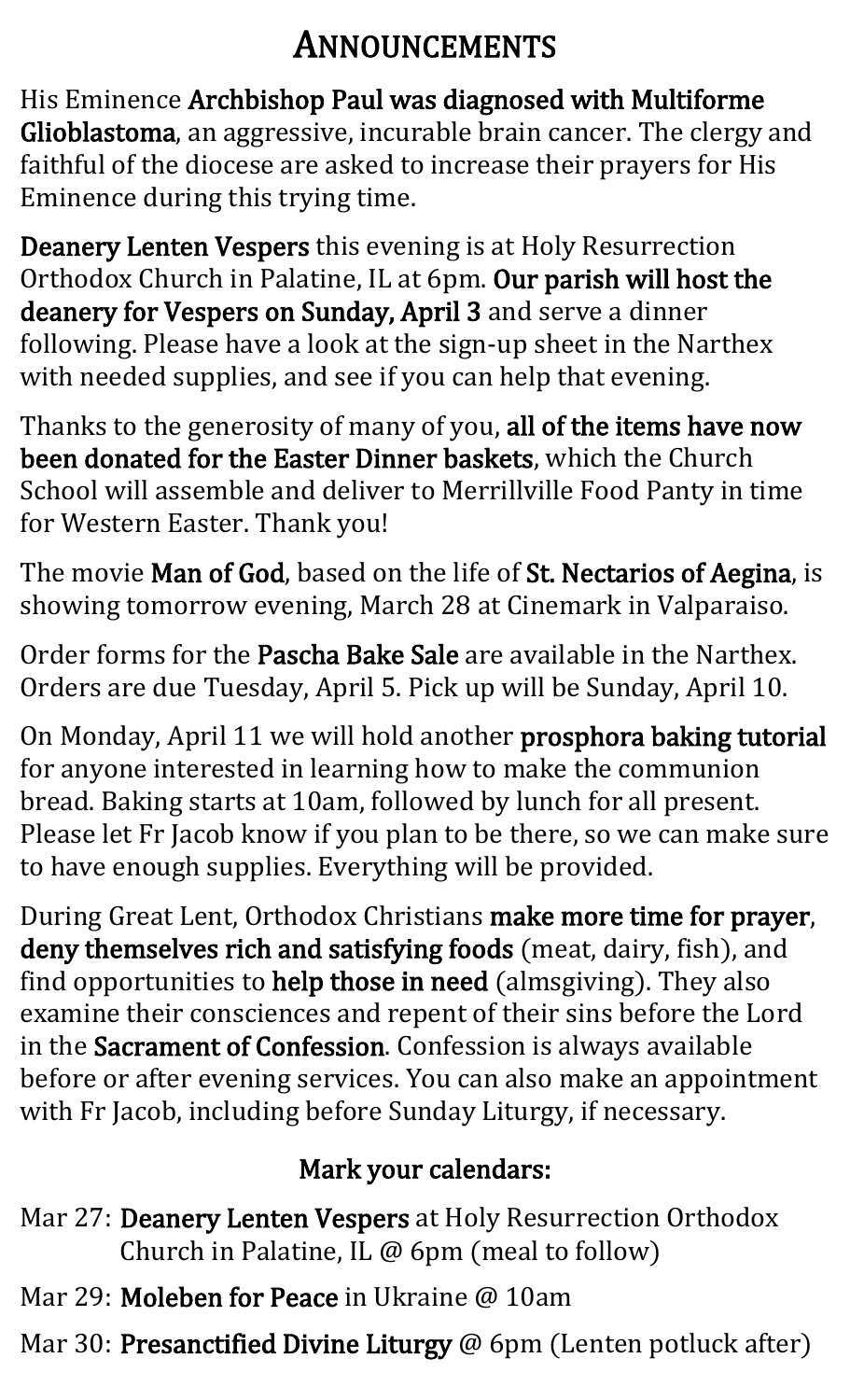Mar 31: Faith Enrichment @ 10am

- Apr 1: Presanctified Divine Liturgy @ 10am (Lenten potluck after)
- Apr 2: Memorial Divine Liturgy at St. Mary's cemetery @ 10am
- Apr 3: We host **Deanery Lenten Vespers** @ 6pm (meal to follow)
- Apr 7: Great Canon and the Life of St. Mary of Egypt @ 10am
- Apr 9: Annual Church Spring Cleaning @ 9a (lunch provided)
- Apr 11: Prosphora Baking Class @ 10am

Last week's gifts to the Lord: \$2,227

## Archpastoral Message on the Great Feast of Annunciation from His Beatitude, Metropolitan Tikhon

To the Clergy, Monastics, and Faithful of the Orthodox Church in America,

Dear Beloved Children in the Lord,

I greet you on this Feast of the Annunciation!

Today we celebrate "the revelation of the eternal mystery" as "the Son of God becomes the Son of the Virgin" (Festal Troparion). With deep thankfulness, we look to God for our salvation, which begins this day. We also give thanks to the Mother of God, because if she had not accepted the Archangel Gabriel's message, she could not have played her critical part in Christ's redemption of mankind from the tyranny of sin and death.

Today, then, is a feast of the victory of the cooperation between the human will and the will of God Himself. The Most Holy Theotokos achieved this victory not through the exercise of power or by clinging to worldly desires. Rather, the Lord's victory came through her pious consent to the providential will of God and His loving care for all of humanity. In her humility, she chose to lay down all her own desires, her own plans, and her own will. She consistently "has chosen the good portion" (Lk 10:42) and found freedom in relinquishing her own autonomy to the limitless love of God. And so, through her, we now see revealed "the mystery hidden from all eternity" (cf. Col 1:26).